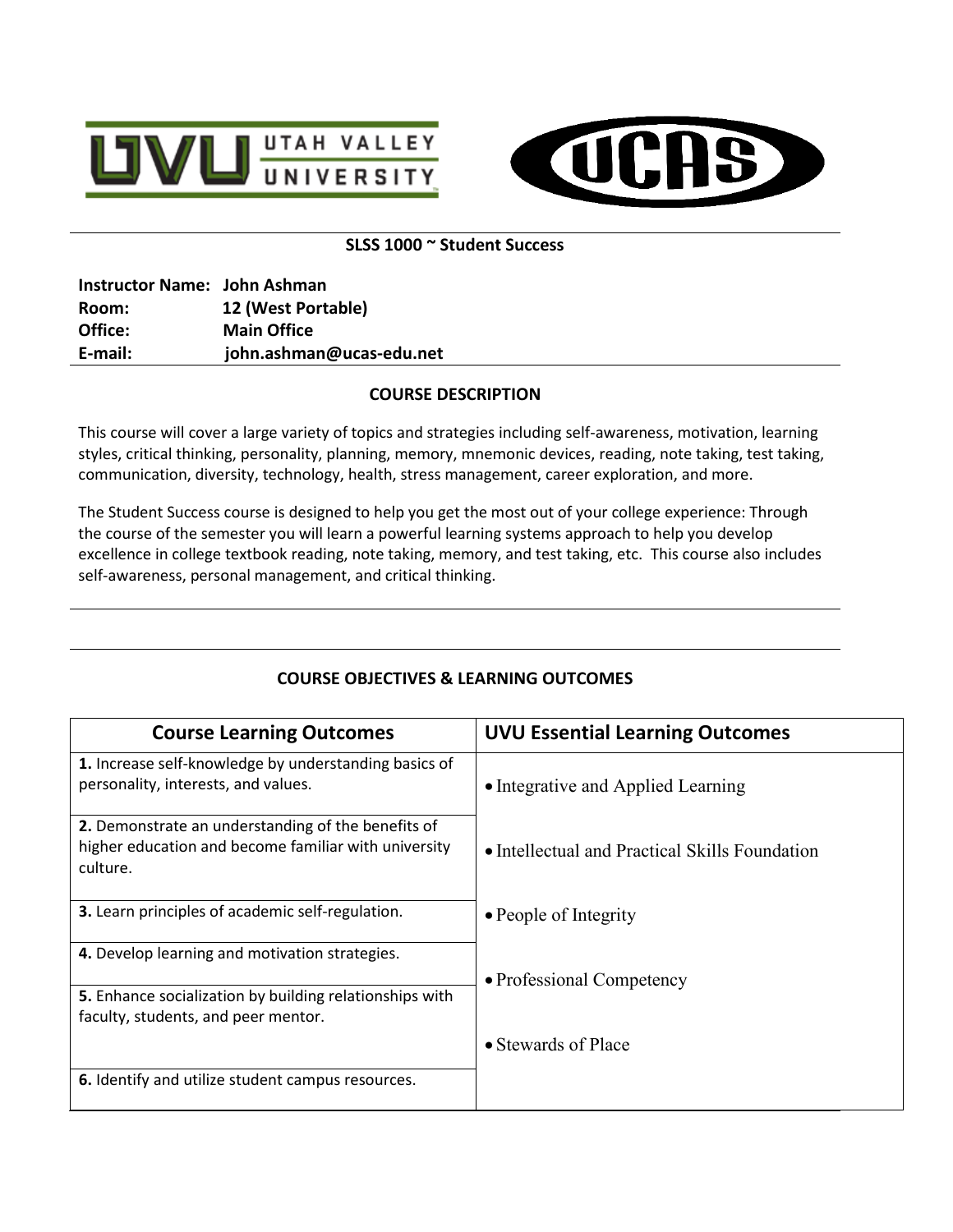#### **Practice Course Selection:**

You will learn in this course how to *study smarter, not harder.* The best way to clearly see the benefits from *smart study* is to apply the accelerated learning techniques and strategies you learn.

#### **Course Goals:**

The primary aim of this course is to help you take control of your future by becoming a master student.As you become involved in campus life and learn the accelerated learning strategies, you will discover your own style that is best suited to you.

### **TEXTBOOKS AND INSTRUCTIONAL MATERIALS**

Becoming a Master Student 16<sup>th</sup> Edition, by Dave Ellis People Code, by Taylor Hartman

## COURSE TOPICS / CHAPTERS / UNITS / TENTATIVE SCHEDULE

Introduction: What do you want?

- 1 Discovering Yourself : Learning styles, Metacognition
- 7 Critical Thinking: Decision making, assumptions, fallacies, etc.
- 2 Time: Goal setting, organization, anti-procrastination, time management People Code
- 3 Memory: Strategies, mnemonic devices, etc.
- 4 Reading: Muscle Reading strategies, SELF Inventory, etc.
- 5 Notes: Cornell Notes, mind mapping, Q cards, handwriting, etc.
- 6 Tests: 5-Day Test Plan, test anxiety, question strategies, etc.
- 8 Communication: Basic model, active listening, sending, etc.

### **ASSIGNMENTS**

Assignments for this course will be done both in and out of class. The assignments relate directly to what we are learning. Many of the assignments can be completed along with assignments from other courses. Simply utilize the strategy taught in this course with an assignment from another course. A successful student responsibly completes assignments on time. Late assignments will not receive full points and are not accepted after one week past the due date. No homework will be accepted during the last week of class. Students can make up missed in-class assignments by completing assignments of their choice from the chapter and topic being discussed. These assignments must be turned in within one week of discussing that particular chapter. Any questions about assignments should be directed to the teacher as soon as possible to avoid misunderstandings.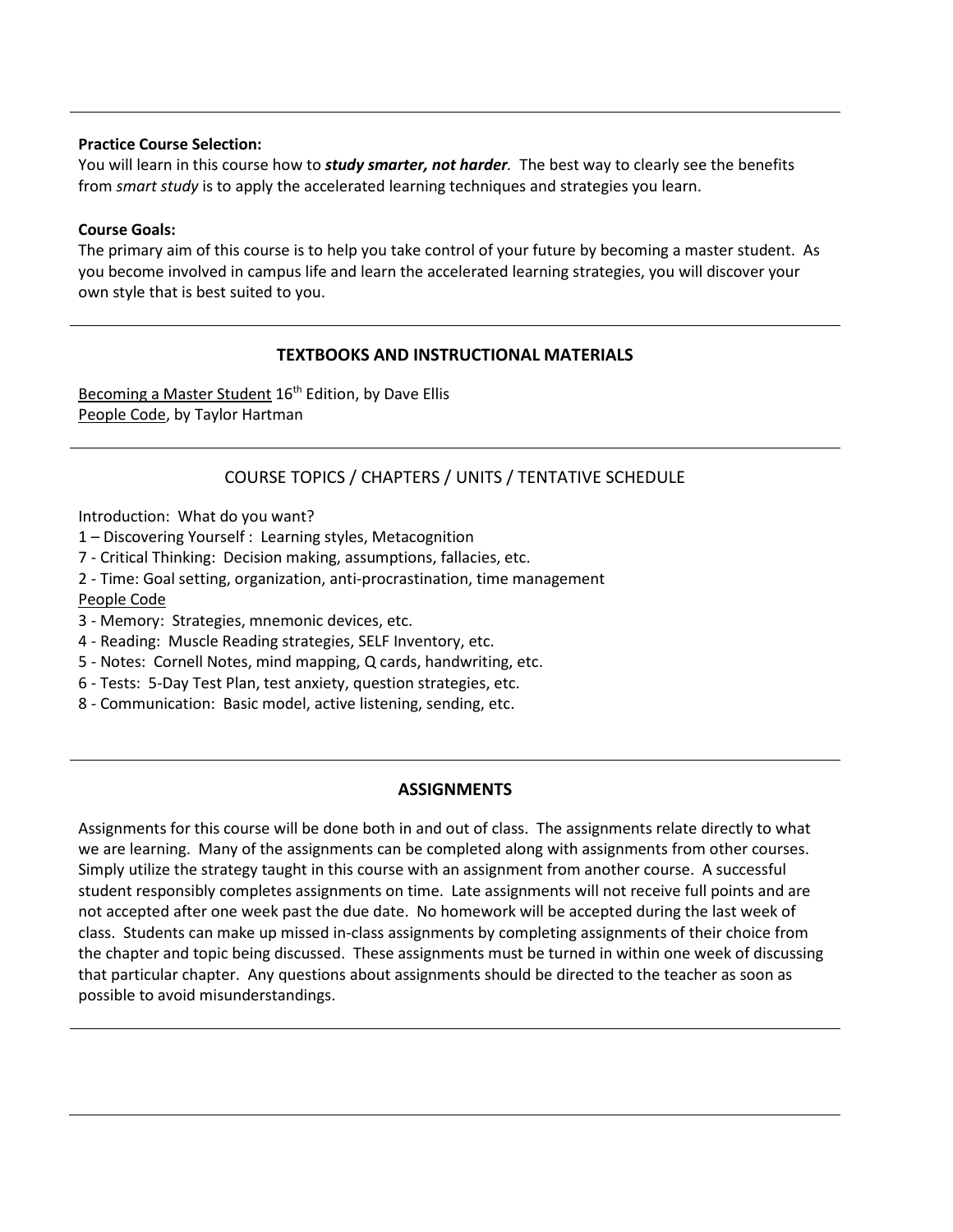#### **EXAMS**

Exams are given in class. They will consist of Multiple Choice, True/False AND Short & Long Answer Essay Questions. You are expected to finish exams in the class period given – no extra time will be granted except for those who have made arrangements prior to the exam.

 Exam #1: Self Awareness, First Steps, Critical Thinking Exam #2: People Code, Time, Memory Exam #3: Reading, Notes, Tests Final – Comprehensive Multiple Choice AND Communication, Stress Management Final – Essay Portion – Take Home Written

You will receive the same grade for your high school course as you receive for your college course. Your grade will be based upon to following:

| Assignments & Participation: | 40% |
|------------------------------|-----|
| Quizzes - Reading:           | 25% |
| Exams:                       | 35% |

**NOTICE:** Your grade for this class will become part of your permanent college transcript and will affect your GPA. A low grade in this course can affect college acceptance and scholarship eligibility

#### **INSTRUCTOR POLICIES**

Participate in all activities and discussions, making sure to use appropriate comments.

Be alert and attentive.

Be respectful of other's point of view and comments.

One person talks at one time. No talking when the teacher or other classmates are speaking.

Complete assignments to the best of your ability. All seat work must be done in class without any talking or discussion, unless otherwise stated.

All electronic devises (i.e., phones, tablets, laptops) may only be used with the instructor's permission. Cell phones are not permitted to be used in class.

## **ACADEMIC STANDARDS**

Each student is expected to maintain academic ethics and honesty in all its forms, including but not limited to cheating and plagiarism. Any work that is plagiarized will not be accepted and the student will forfeit credit for the assignment. If a student cheats on a test, the test will receive a score of zero. Please do your own work.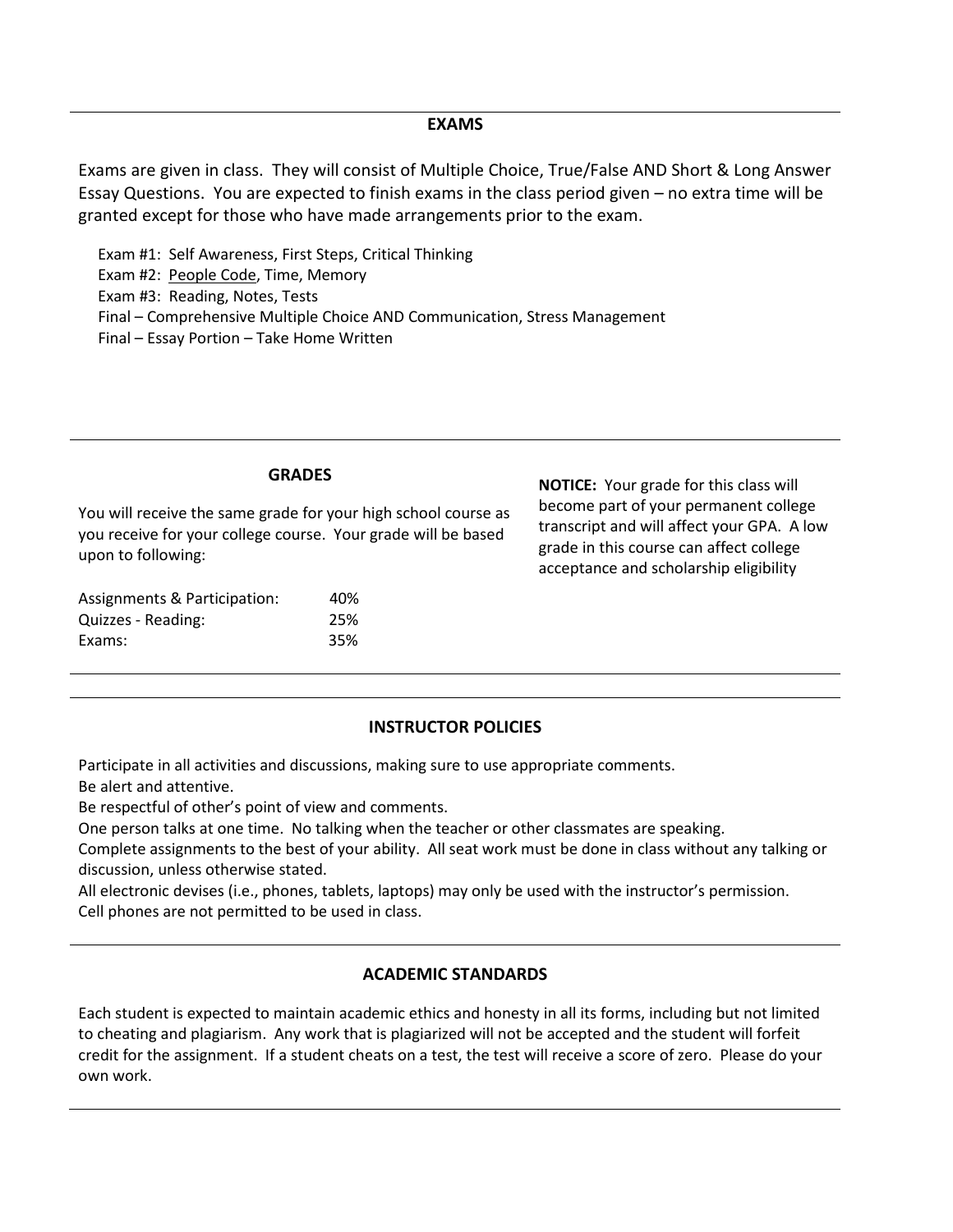# **FOOD**

Food is allowed in my classroom within the following guidelines:

- It is to be a snack in nature no meals
- Drinks must have screw on lids
- All garbage is to be thrown away and not left on floor or desk
- This is a privilege and may be revoked at anytime

**ATTENTION STUDENTS WITH DISABILITIES:** If you have any disability, which may impair your ability to successfully, complete this course, please contact the Office of Accessibility Services (OAS), located on Campus in LC 312 or call at 801-863-8747. Academic accommodations are granted for all students who have qualified documented disabilities. All services are coordinated with the Accessibility Services office.